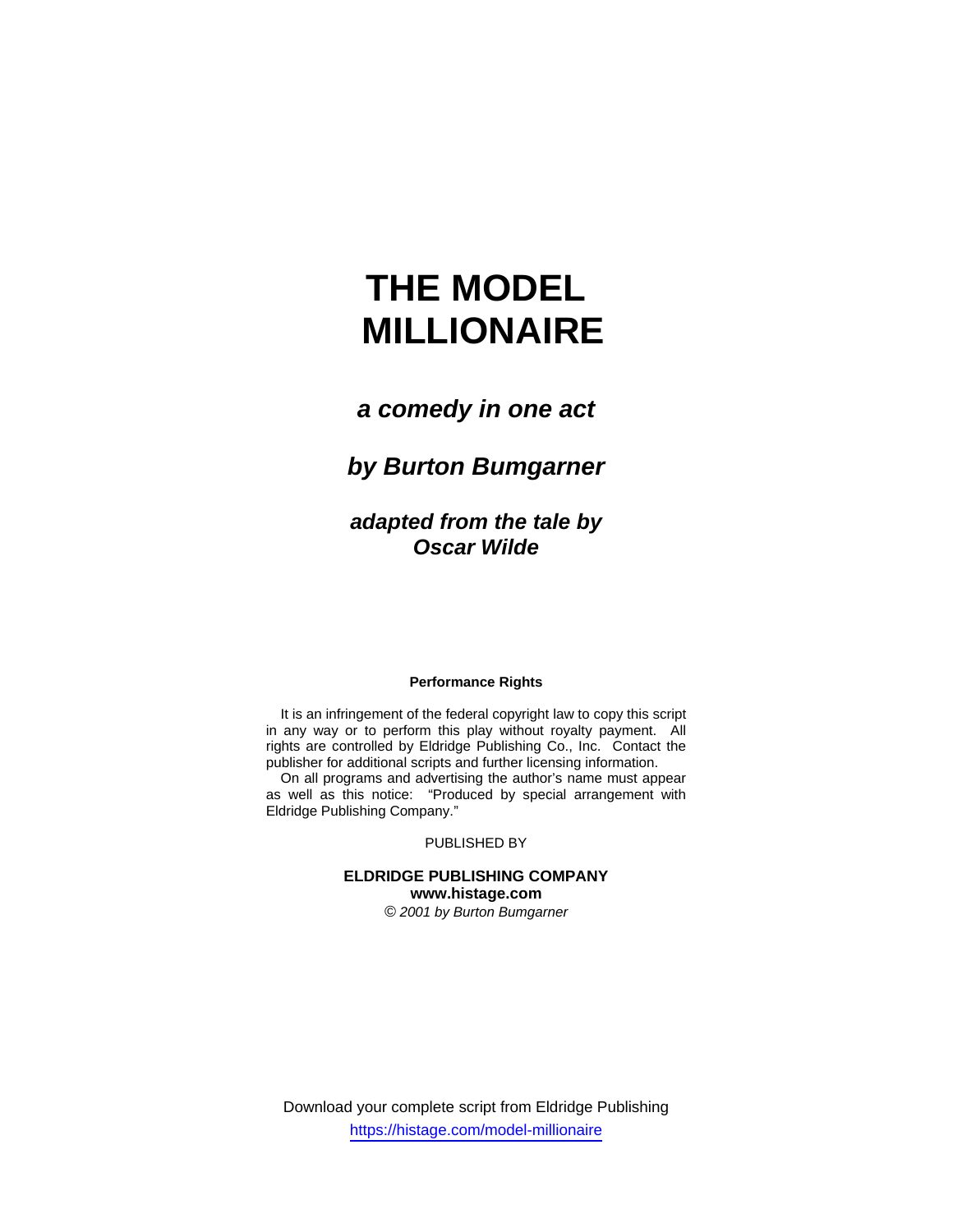*The Model Millionaire -2-* 

#### **STORY OF THE PLAY**

 Hugh is in love with Laura and she is in love with him. They want to marry but Laura's father, a gruff and greedy man, won't hear of the marriage of his only daughter to a lowly actor. In order to win the girl he loves, Hugh must come up with the astounding sum of \$10,000, or Laura will be forced to marry an attorney, a man her father has selected. Set in New York City during the Great Depression, actors and artists, as well as millionaires and beggars, populate this one-act play. Hugh's best friend, Trevor, is an arrogant but well-intentioned artist who is well paid for his paintings. Trevor's current project is a commissioned painting of a beggar. As Hugh tells Trevor of his plight with Laura, the artist comes up with a solution. An O' Henry-like twist of plot makes for a delightful resolution.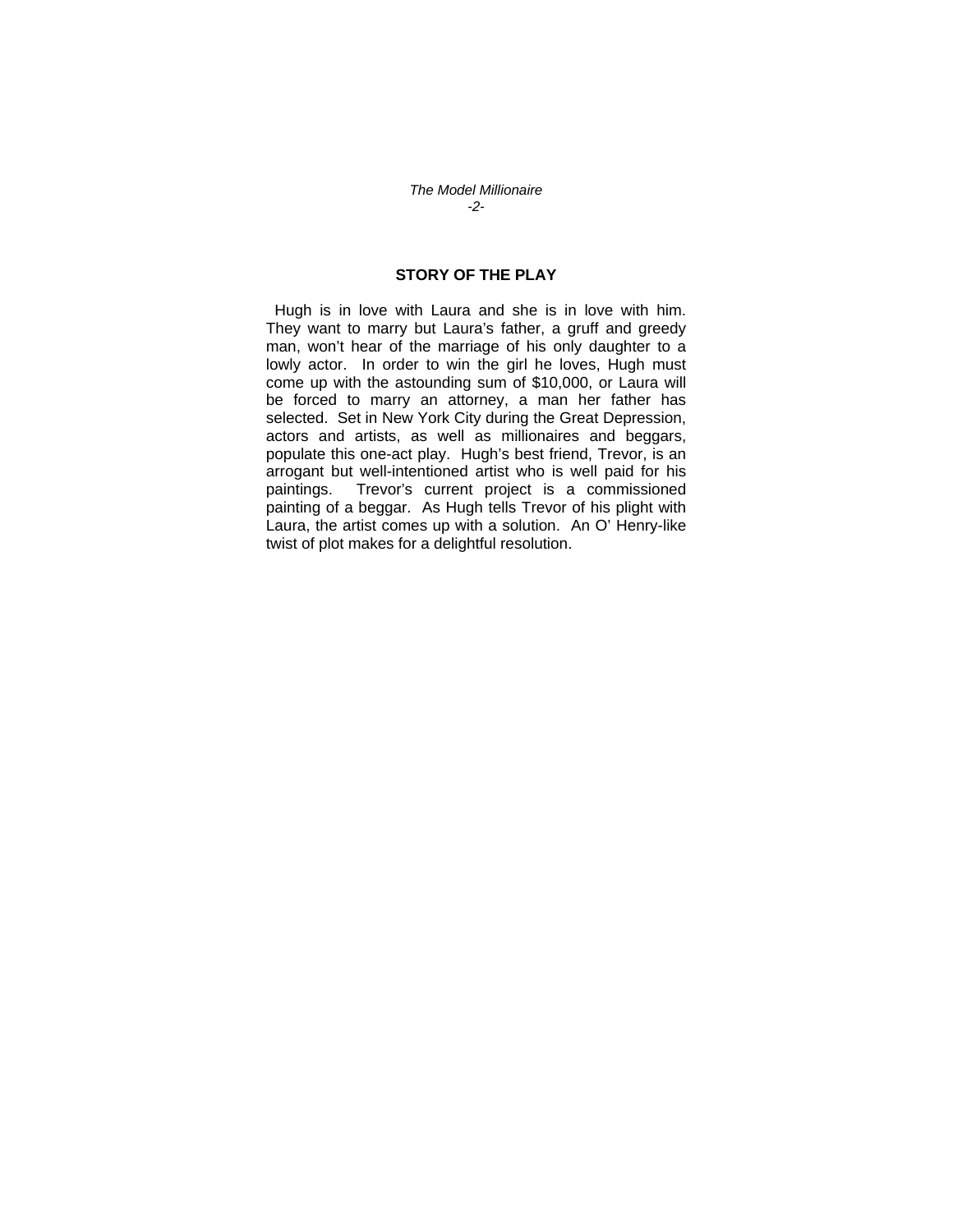*The Model Millionaire -3-* 

#### **CAST OF CHARACTERS**

*(3 men, 2 women, 4 flexible)*

**HUGH:** A young actor, in love with Laura.

**LAURA:** A young woman, in love with Hugh.

**MR. MCCARTHY (COLONEL):** Laura's father, gruff and cruel.

**TREVOR:** Hugh's friend, a painter.

**CELESTE:** A model.

**4 BEGGARS** 

**The Model Millionaire** is set in Greenwich Village, New York, during the 1930s. The play can be performed on a bare stage with a table and chairs downstage left, and a park bench downstage right. Trevor's studio is center.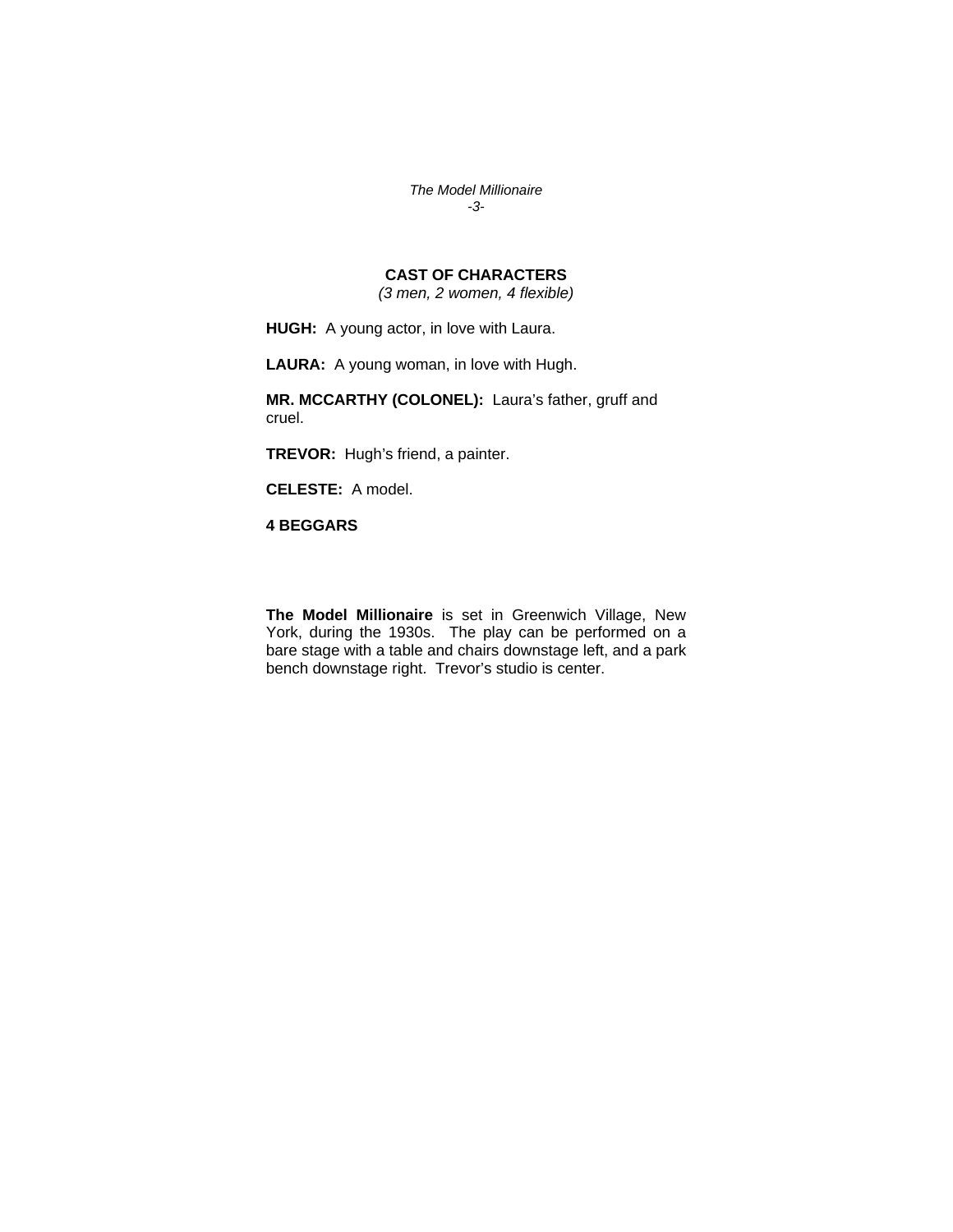*The Model Millionaire -4-* 

#### **THE MODEL MILLIONAIRE**

*(AT RISE: LAURA is seated on the bench, HUGH kneels before her.)* 

- LAURA: I do love you, Hugh. And I really do want to be your wife.
- HUGH: Then what's stopping you? Every day for the past two months we've met here in the park, every day we tell each other we're in love, and every day I ask you to marry me.
- LAURA: And every day ... *(Pause.)*
- HUGH: You end the conversation and go home. *(SHE stands to exit.)*
- LAURA: I've got to go home.
- HUGH: Wait! *(Stands and takes HER arm.)* Today is going to be different.
- LAURA: What do you mean?
- HUGH: Today you're going to tell me why you won't talk about marriage even though you love me.
- LAURA: I'd rather not.
- HUGH: You must.
- LAURA: I don't think I can.
- HUGH: Is it my looks?
- LAURA: No. You're a very handsome man.
- HUGH: My clothes?
- LAURA: You wear nice clothes. Practical and well-tailored. HUGH: My education?
- LAURA: You're very well educated, as anyone can tell. You can talk about ancient Rome, and the Greek gods, and you know so much about music and art. And the theater! I love to hear you talk about the theater!
- HUGH: It's one of my favorite subjects, you know. LAURA: I know.
- 
- HUGH: I'm very popular, too. People really like me.
- LAURA: You haven't an enemy in the world.
- HUGH: Do you find me boring or snobbish?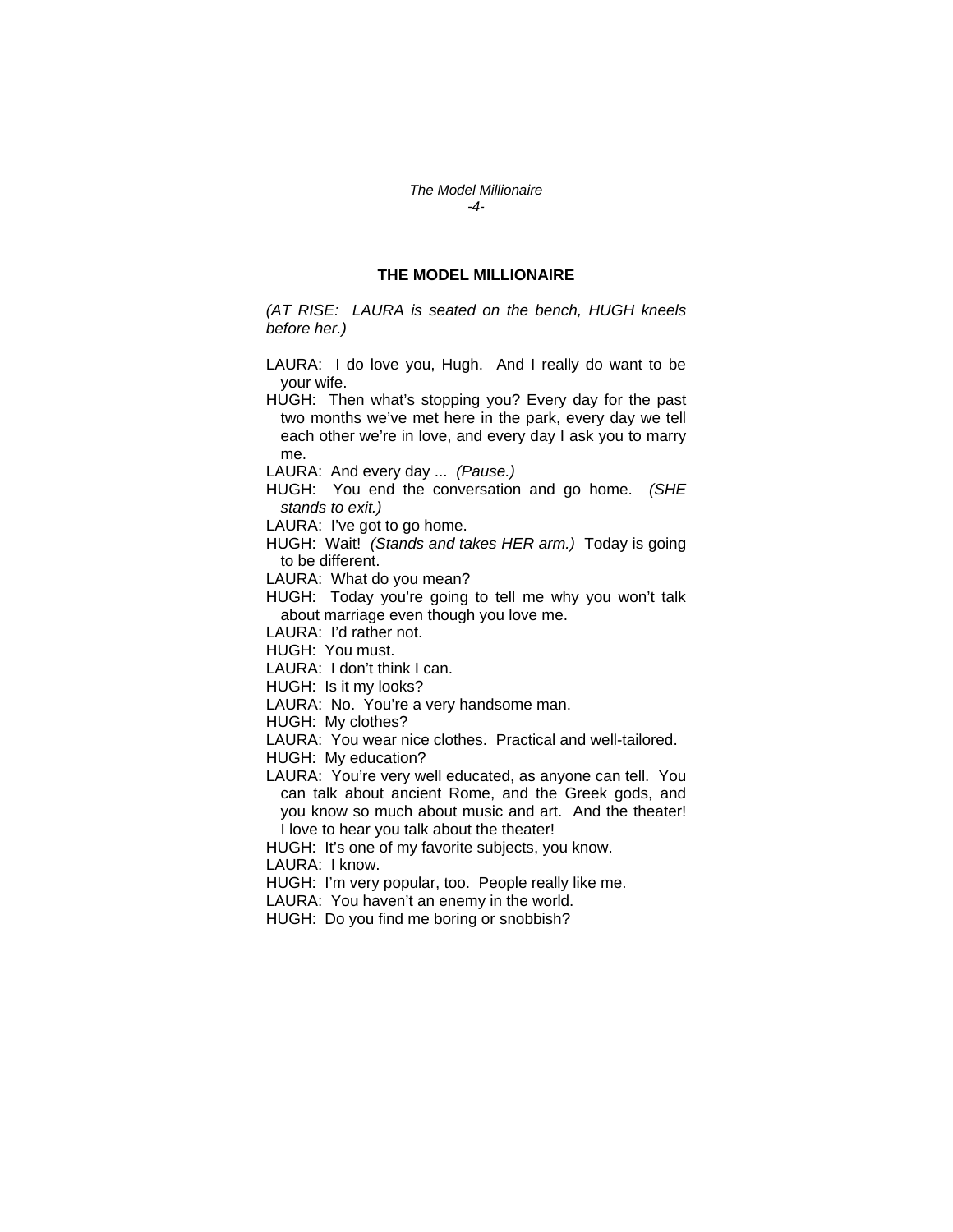*The Model Millionaire -5-* 

LAURA: Certainly not. You're captivating and amusing, and you're very kind. Kindness is a quality I've always admired in people.

HUGH: Could it possibly be my profession?

LAURA: I certainly have nothing against persons in your particular profession, though others may consider it odd.

HUGH: Then I can think of no reason why you won't be my wife.

*(MR. MCCARTHY enters and crosses between HUGH and LAURA. He is followed by four BEGGARS.)* 

MCCARTHY: Laura! What are you doing out here with this ... person? Someone might see you.

LAURA: Father, this is ...

- MCCARTHY: *(Interrupting.)* You must come home. The cook is about to serve dinner. *(Batting at the BEGGARS.)*  Get away from me!
- BEGGAR 1: *(Holding out HIS hand.)* Please, sir. I haven't eaten all day.

MCCARTHY: That's not my problem! Go away!

BEGGAR 2: I've got children, sir. They need food.

- MCCARTHY: Then you need to find a job and earn their food!
- BEGGAR 3: Please, sir. Just a spare coin. It would mean so much to a poor woman.
- MCCARTHY: Go away, all of you, or I shall call for a policeman and you'll spend the rest of the day in jail, where you can enjoy a hot meal at the taxpayers expense!

*(ALL but BEGGAR 4 exit. Beggar 4 crosses upstage right and sits. He holds a tin cup in his hand.)* 

LAURA: Father, you shouldn't be so cruel.

MCCARTHY: My dearest daughter, you shouldn't be so naive. Beggars like being beggars. If the beggars of the world wanted to work, they could find jobs. Instead, they chose to roam the streets wearing rags and harassing honest people.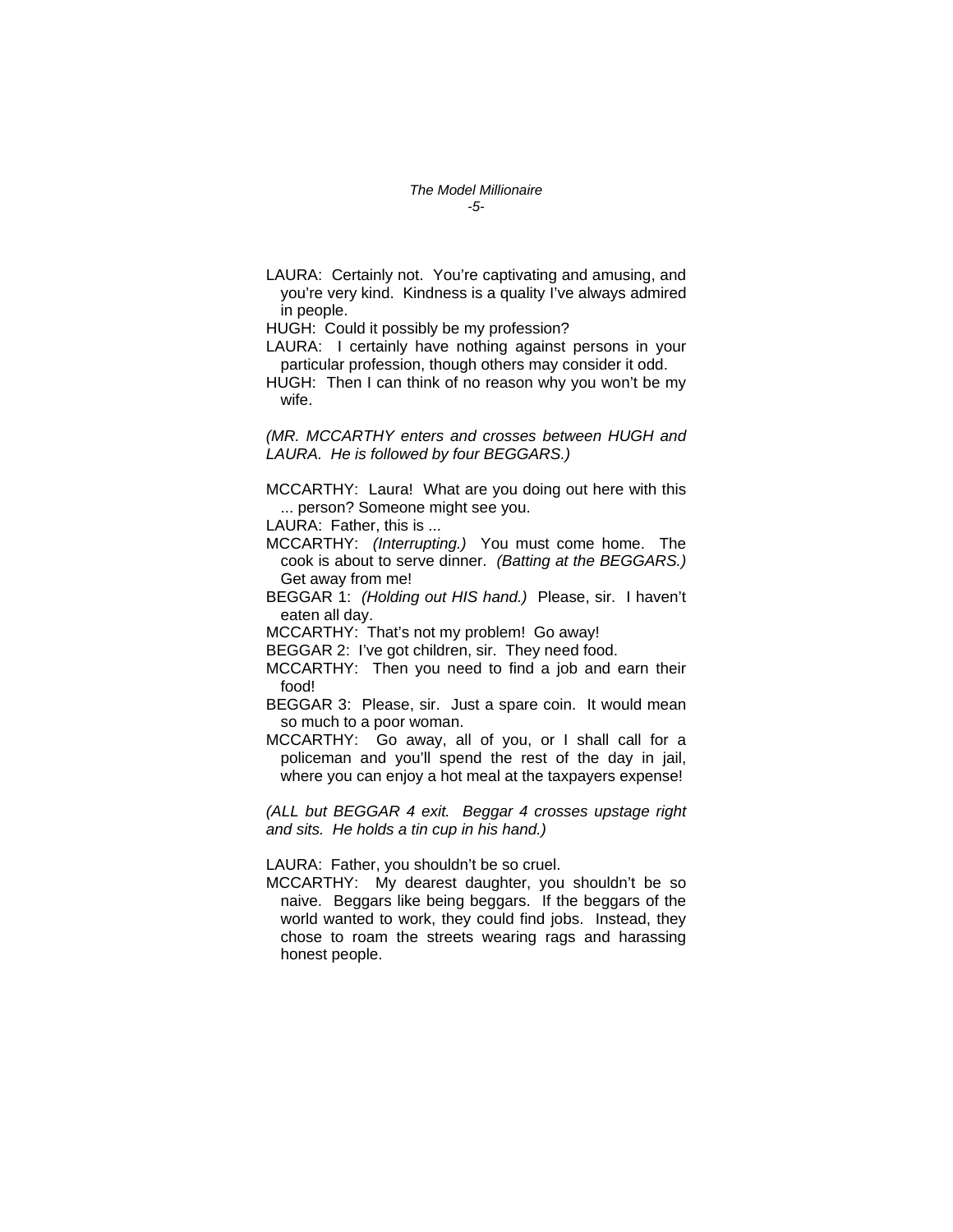LAURA: Maybe they can't find jobs.

MCCARTHY: Looking the way they do, I should think not.

LAURA: There is a depression. Many people have been forced out of their homes.

MCCARTHY: Then they need to find new homes instead of cluttering up this lovely park. Now tell me, what are you doing with this ... this person?

LAURA: His name is Hugh.

MCCARTHY: I know what his name is.

HUGH: *(Nervous.)* Sir, I have ... I have asked your daughter to marry me.

MCCARTHY: *(Laughs.)* Are you serious, young man?

HUGH: Quite serious. *(Takes LAURA'S hand.)* 

MCCARTHY: That won't be possible. *(Removing HUGH'S hand from LAURA.)* 

LAURA: Please, Father. I do love him.

HUGH: I will be a very good husband ... and son-in-law. You'll like me a lot. Honestly. Everyone likes me.

LAURA: And he's handsome and well-educated.

MCCARTHY: I'm sure you have many good qualities. I can't begin to imagine what they are, but I'm sure there are good qualities in there somewhere. But I know about you and I know about your family. *(Snidely, to LAURA.)*  They live in Brooklyn, you know. Lower middle class. *(To HUGH.)* The one quality you need most is missing.

HUGH: And that would be ...?

MCCARTHY: That would be the fiscal resources which would allow my daughter to maintain the lifestyle to which she is accustomed without the burdening of my finances.

HUGH: You're saying ...

MCCARTHY: I'm saying you're too poor. Your family barely has enough money to stay afloat. And you have no job to speak of.

HUGH: I certainly do have a job. *(With pride.)* I am an actor!

MCCARTHY: As I said, you have no job. You are a waiter and you are an opportunist.

HUGH: *(With pride.)* I DO have ambition. Someday I'll land a role on Broadway.